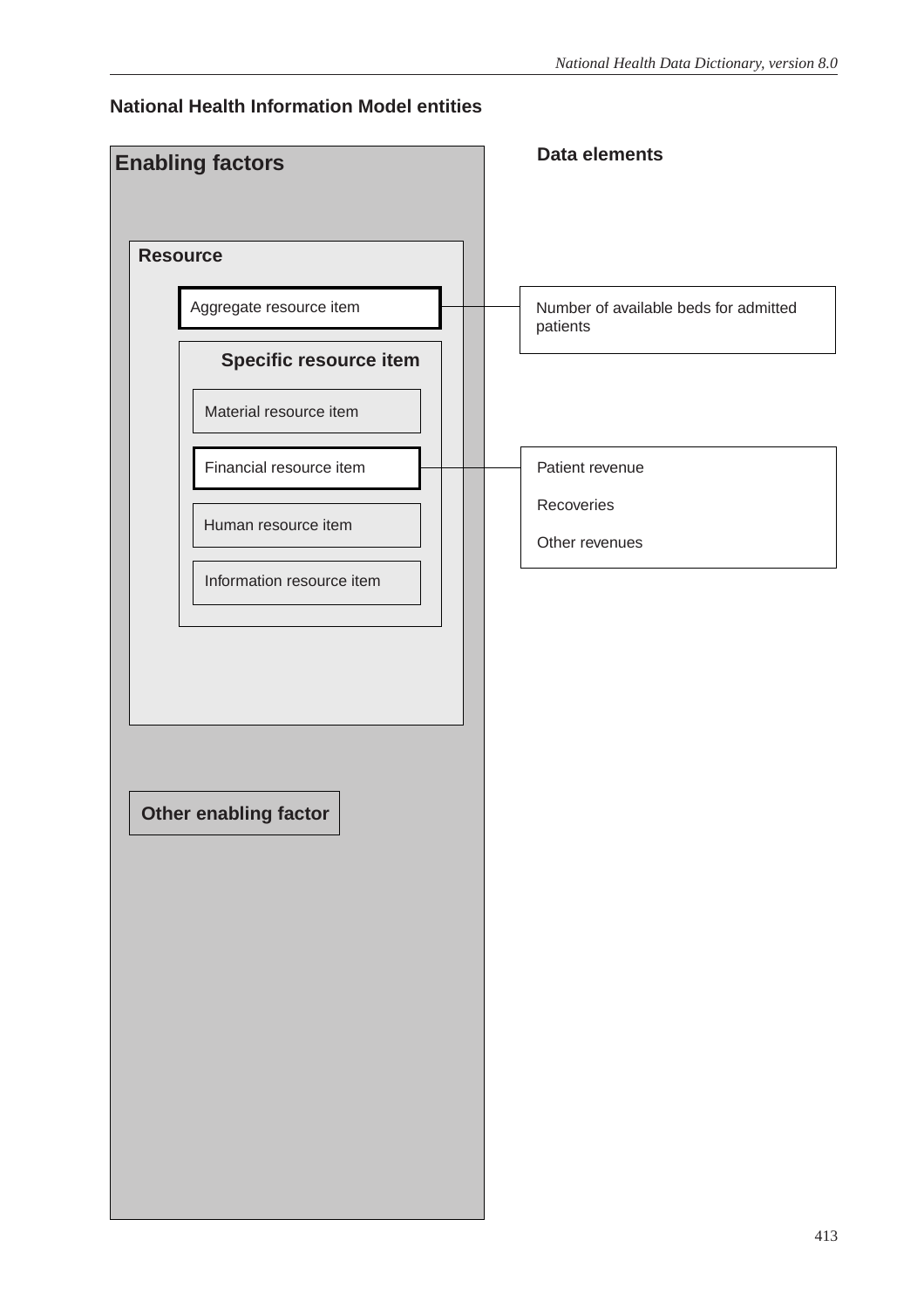# **Number of available beds for admitted patients**

| Admin. status:                          | <b>CURRENT</b>                                                                                                                                                                                                                                                                                                                                                                                  | 1/07/97                                                                                                                                         |  |  |  |  |
|-----------------------------------------|-------------------------------------------------------------------------------------------------------------------------------------------------------------------------------------------------------------------------------------------------------------------------------------------------------------------------------------------------------------------------------------------------|-------------------------------------------------------------------------------------------------------------------------------------------------|--|--|--|--|
| Identifying and definitional attributes |                                                                                                                                                                                                                                                                                                                                                                                                 |                                                                                                                                                 |  |  |  |  |
| Knowledgebase ID:                       | 000255                                                                                                                                                                                                                                                                                                                                                                                          | <i>Version number:</i><br>$\mathcal{L}$                                                                                                         |  |  |  |  |
| Data element type:                      | <b>DATA ELEMENT</b>                                                                                                                                                                                                                                                                                                                                                                             |                                                                                                                                                 |  |  |  |  |
| Definition:                             | An available bed is a bed which is immediately available to be used by an<br>admitted patient or resident if required. A bed is immediately available for use if<br>it is located in a suitable place for care with nursing and auxiliary staff available<br>within a reasonable period.                                                                                                        |                                                                                                                                                 |  |  |  |  |
|                                         | Inclusions: both occupied and unoccupied beds are included. For nursing homes,<br>the number of approved beds includes beds approved for respite care.                                                                                                                                                                                                                                          |                                                                                                                                                 |  |  |  |  |
|                                         | Exclusions: surgical tables, recovery trolleys, delivery beds, cots for normal<br>neonates, emergency stretchers / beds not normally authorised or funded and<br>beds designated for same-day non-admitted patient care are excluded. Beds in<br>wards which were closed for any reason (except weekend closures for beds /<br>wards staffed and available on weekdays only) are also excluded. |                                                                                                                                                 |  |  |  |  |
| Context:                                |                                                                                                                                                                                                                                                                                                                                                                                                 | Institutional health care admitted patients: necessary to provide an indicator of<br>the availability and type of service for an establishment. |  |  |  |  |

### **Relational and representational attributes**

| Datatype:           | Numeric             | Representational form:                                                 | <b>QUANTITATIVE VALUE</b> |
|---------------------|---------------------|------------------------------------------------------------------------|---------------------------|
| Field size:         | Min. 1<br>Max. 4    | Representational layout: NNNN                                          |                           |
| Data domain:        |                     | Average available beds, rounded to the nearest whole number            |                           |
| Guide for use:      |                     | The average bed is to be calculated from monthly figures.              |                           |
| Verification rules: |                     |                                                                        |                           |
| Collection methods: |                     |                                                                        |                           |
| Related data:       |                     | relates to the data element concept Admitted patient, version 1        |                           |
|                     | patients, version 1 | supersedes previous data element Number of available beds for admitted |                           |

### **Administrative attributes**

*Source document: Source organisation:* National Health Data Committee

*National minimum data sets:*

| Institutional health care    | from $1/07/89$ to |  |
|------------------------------|-------------------|--|
| Community mental health care | from $1/07/98$ to |  |

*Comments:* This National Health Data Dictionary entry was amended during 1996-97. Until then, both average and end of year counts of available beds were included, and the end of year counts used as surrogates for the average counts if the latter were unavailable. The average count is more useful for accurate characterisation of establishments and comparisons.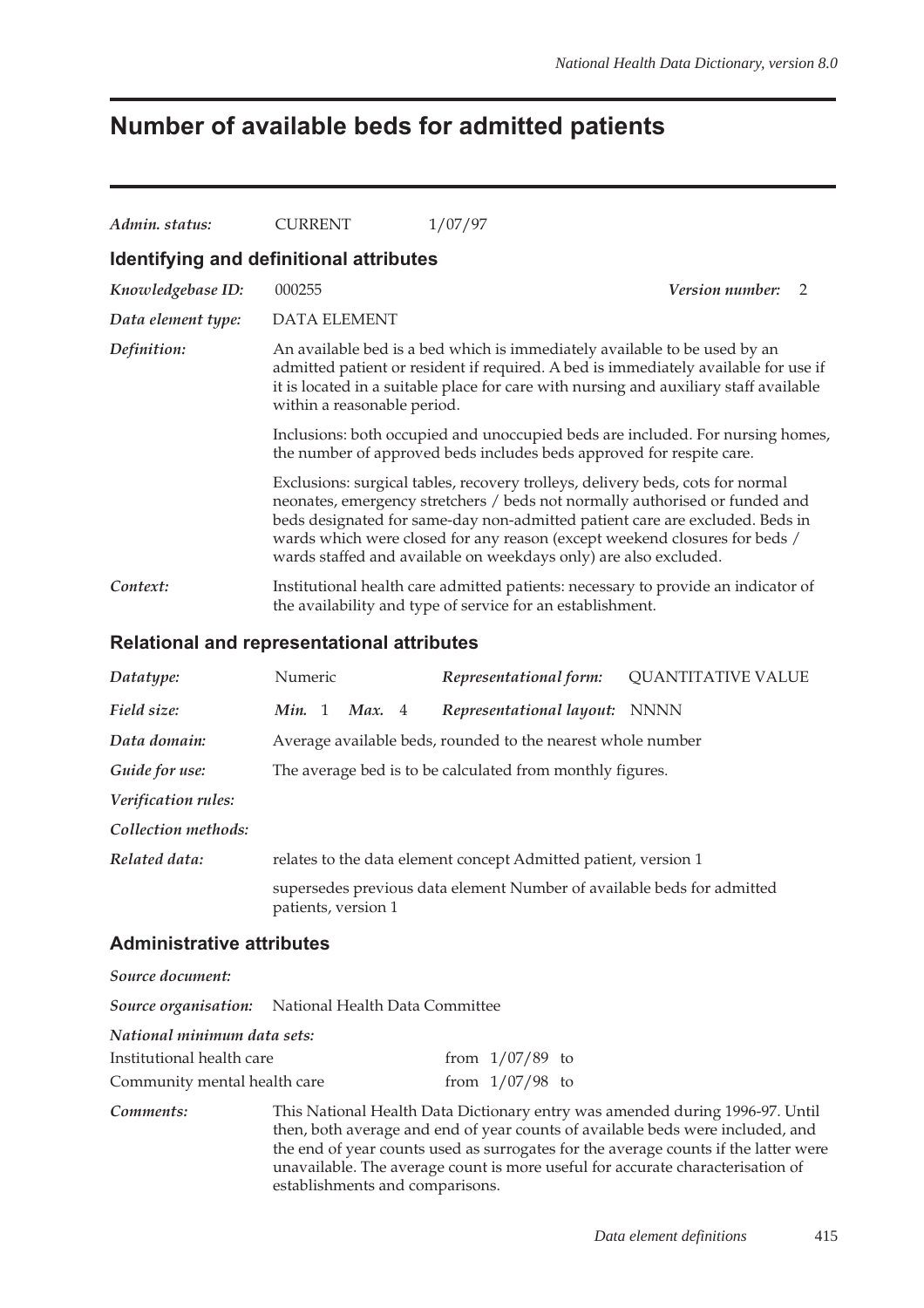## **Patient revenue**

| Admin. status:                          | <b>CURRENT</b>                            | 1/07/89                                                                                                                                                                                                                                                                                                                                                                                                                                                               |  |  |  |  |  |  |  |
|-----------------------------------------|-------------------------------------------|-----------------------------------------------------------------------------------------------------------------------------------------------------------------------------------------------------------------------------------------------------------------------------------------------------------------------------------------------------------------------------------------------------------------------------------------------------------------------|--|--|--|--|--|--|--|
| Identifying and definitional attributes |                                           |                                                                                                                                                                                                                                                                                                                                                                                                                                                                       |  |  |  |  |  |  |  |
| Knowledgebase ID:                       | 000296                                    | <i>Version number:</i><br>-1                                                                                                                                                                                                                                                                                                                                                                                                                                          |  |  |  |  |  |  |  |
| Data element type:                      | <b>DATA ELEMENT</b>                       |                                                                                                                                                                                                                                                                                                                                                                                                                                                                       |  |  |  |  |  |  |  |
| Definition:                             |                                           | Patient revenue comprises all revenue received by, and due to, an establishment<br>in respect of individual patient liability for accommodation and other<br>establishment charges. All patient revenue is to be grouped together regardless of<br>source of payment (Commonwealth, health fund, insurance company, direct from<br>patient) or status of patient (whether in-patient or non-in-patient, private or<br>compensable). Gross revenue should be reported. |  |  |  |  |  |  |  |
|                                         | should be included under patient revenue. | Note: The Commonwealth contribution in respect of nursing home patients                                                                                                                                                                                                                                                                                                                                                                                               |  |  |  |  |  |  |  |
| Context:                                |                                           | Health expenditure: patient revenue is a significant source of income for most<br>establishments. For some establishments (principally the private sector) it is the<br>major source of income. Patient revenue data is important for any health<br>financing analyses or studies at the national level.                                                                                                                                                              |  |  |  |  |  |  |  |

### **Relational and representational attributes**

| Datatype:                                                             | Numeric |        | Representational form:                                    | <b>QUANTITATIVE VALUE</b> |
|-----------------------------------------------------------------------|---------|--------|-----------------------------------------------------------|---------------------------|
| Field size:                                                           | Min. 1  | Max. 9 | Representational layout: \$\$\$,\$\$\$,\$\$\$             |                           |
| Data domain:                                                          |         |        |                                                           |                           |
| Guide for use:                                                        |         |        |                                                           |                           |
| Verification rules:                                                   |         |        |                                                           |                           |
| Collection methods:                                                   |         |        |                                                           |                           |
| Related data:                                                         |         |        | relates to the data element Establishment type, version 1 |                           |
| <b>Administrative attributes</b>                                      |         |        |                                                           |                           |
| Source document:                                                      |         |        |                                                           |                           |
| <b>Source organisation:</b> National minimum data set working parties |         |        |                                                           |                           |
| National minimum data sets:                                           |         |        |                                                           |                           |
| Institutional health care                                             |         |        | from $1/07/89$ to                                         |                           |

*Comments:* The Resources Working Party considered a split of patient revenue into various categories including an in-patient/non-in-patient split and a private/ compensable/ineligible split but decided against this level of detail. In part, this reflected sensitivities to too detailed a disclosure of sources of revenue and also a feeling that total patient revenue was adequate for analysis at a national level. However, for nursing home patient revenue, the Commonwealth Department of Community Services and Health nursing home experts said they would like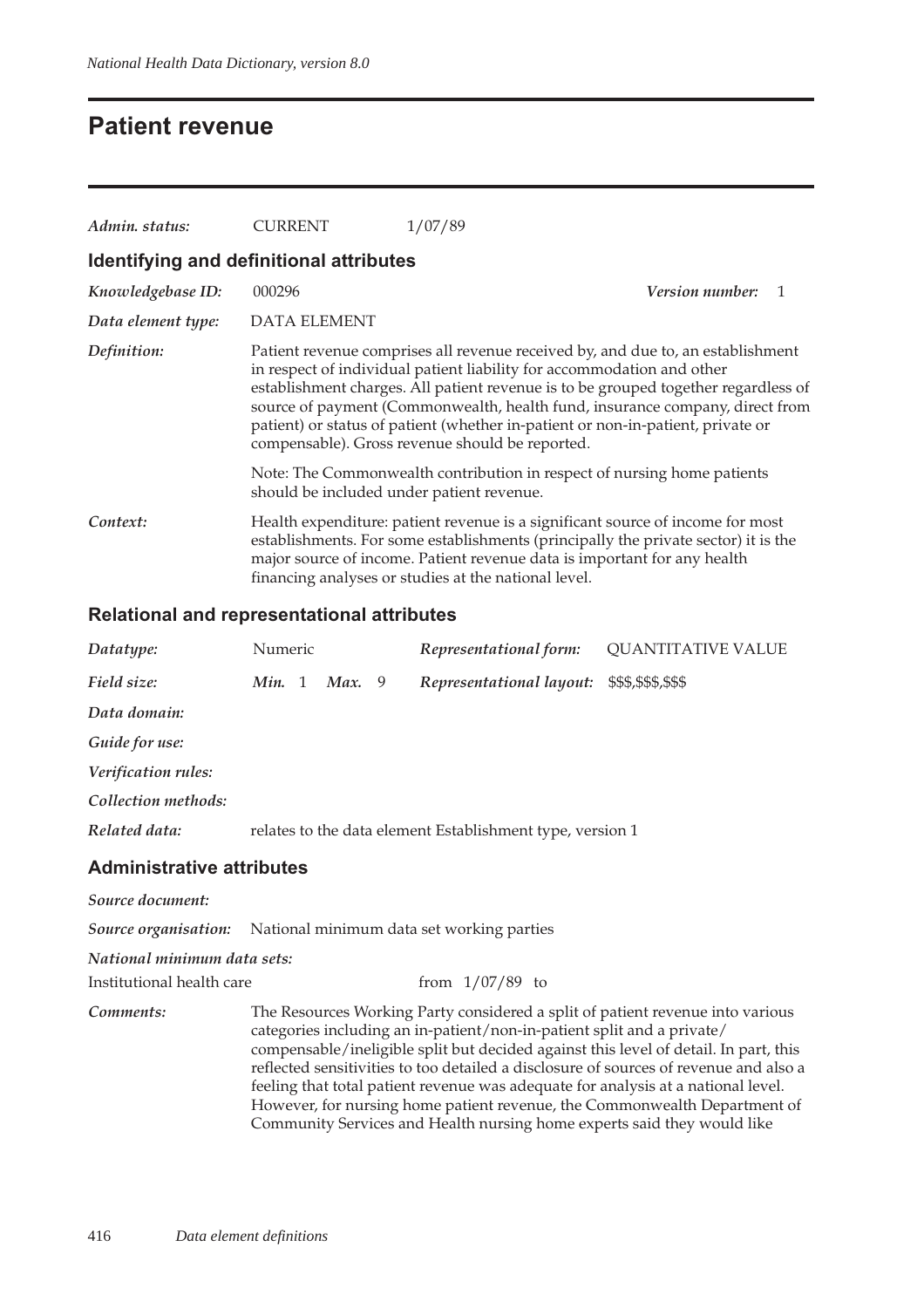# **Patient revenue** *(continued)*

*Comments (cont'd)*: to see a limited split up of patient revenue perhaps along the following lines: Nursing homes

- Commonwealth benefit
- residents payment
- Hostels
- Commonwealth benefit
- resident recurrent funding
- resident capital funding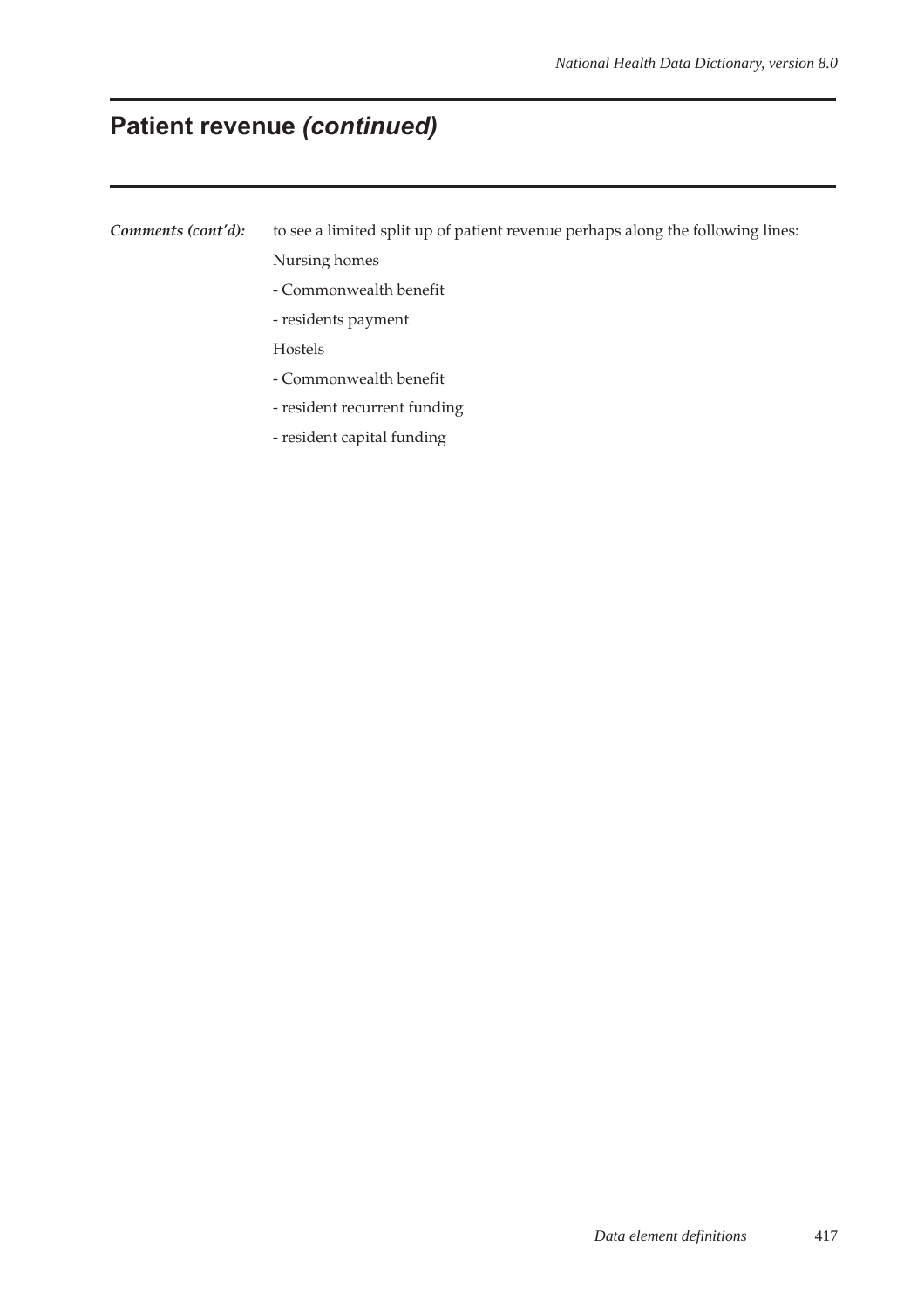# **Recoveries**

| Admin. status:                          | <b>CURRENT</b>                                                                                                                                                                                                                                                                                                                                                                                                                                                 | 1/07/89                                                                                                                                                                                                                                                      |  |  |  |  |  |  |
|-----------------------------------------|----------------------------------------------------------------------------------------------------------------------------------------------------------------------------------------------------------------------------------------------------------------------------------------------------------------------------------------------------------------------------------------------------------------------------------------------------------------|--------------------------------------------------------------------------------------------------------------------------------------------------------------------------------------------------------------------------------------------------------------|--|--|--|--|--|--|
| Identifying and definitional attributes |                                                                                                                                                                                                                                                                                                                                                                                                                                                                |                                                                                                                                                                                                                                                              |  |  |  |  |  |  |
| Knowledgebase ID:                       | 000295                                                                                                                                                                                                                                                                                                                                                                                                                                                         | Version number:<br>$\mathbf{1}$                                                                                                                                                                                                                              |  |  |  |  |  |  |
| Data element type:                      | <b>DATA ELEMENT</b>                                                                                                                                                                                                                                                                                                                                                                                                                                            |                                                                                                                                                                                                                                                              |  |  |  |  |  |  |
| Definition:                             | All revenue received that is in the nature of a recovery of expenditure incurred.<br>This would include:                                                                                                                                                                                                                                                                                                                                                       |                                                                                                                                                                                                                                                              |  |  |  |  |  |  |
|                                         |                                                                                                                                                                                                                                                                                                                                                                                                                                                                | - income received from the provision of meals and accommodation to members of<br>staff of the hospital (assuming it is possible to separate this from income from the<br>provision of meals and accommodation to visitors;                                   |  |  |  |  |  |  |
|                                         | private patients in hospital; and                                                                                                                                                                                                                                                                                                                                                                                                                              | - income received from the use of hospital facilities by salaried medical officers<br>exercising their rights of private practice and by private practitioners treating                                                                                      |  |  |  |  |  |  |
|                                         | - other recoveries such as those relating to inter-hospital services where the<br>revenue relates to a range of different costs and cannot be clearly offset against<br>any particular cost.                                                                                                                                                                                                                                                                   |                                                                                                                                                                                                                                                              |  |  |  |  |  |  |
|                                         | Generally, gross revenues should be reported but, where inter-hospital payments<br>for transfers of goods and services are made, offsetting practices are acceptable to<br>avoid double counting. Where a range of inter-hospital transfers of goods and<br>services is involved and it is not possible to allocate the offsetting revenue against<br>particular expenditure categories, then it is acceptable to bring that revenue in<br>through recoveries. |                                                                                                                                                                                                                                                              |  |  |  |  |  |  |
| Context:                                | determination of net costs and output costs.                                                                                                                                                                                                                                                                                                                                                                                                                   | Health expenditure: recoveries represent a significant source of income for many<br>establishments and, as well as assisting in completing the picture in any health<br>financing studies or analysis at the national level, are relevant in relation to the |  |  |  |  |  |  |

## **Relational and representational attributes**

| Datatype:                        | Numeric |        | Representational form:                                                                                                                                   | <b>QUANTITATIVE VALUE</b> |
|----------------------------------|---------|--------|----------------------------------------------------------------------------------------------------------------------------------------------------------|---------------------------|
| Field size:                      | Min. 1  | Max. 9 | Representational layout:                                                                                                                                 | \$\$\$,\$\$\$,\$\$\$      |
| Data domain:                     |         |        |                                                                                                                                                          |                           |
| Guide for use:                   |         |        | This data element relates to all revenue received by establishments except for<br>general revenue payments received from State or Territory governments. |                           |
| Verification rules:              |         |        |                                                                                                                                                          |                           |
| Collection methods:              |         |        |                                                                                                                                                          |                           |
| Related data:                    |         |        | relates to the data element Establishment type, version 1                                                                                                |                           |
| <b>Administrative attributes</b> |         |        |                                                                                                                                                          |                           |

#### *Source document:*

*Source organisation:* National minimum data set working parties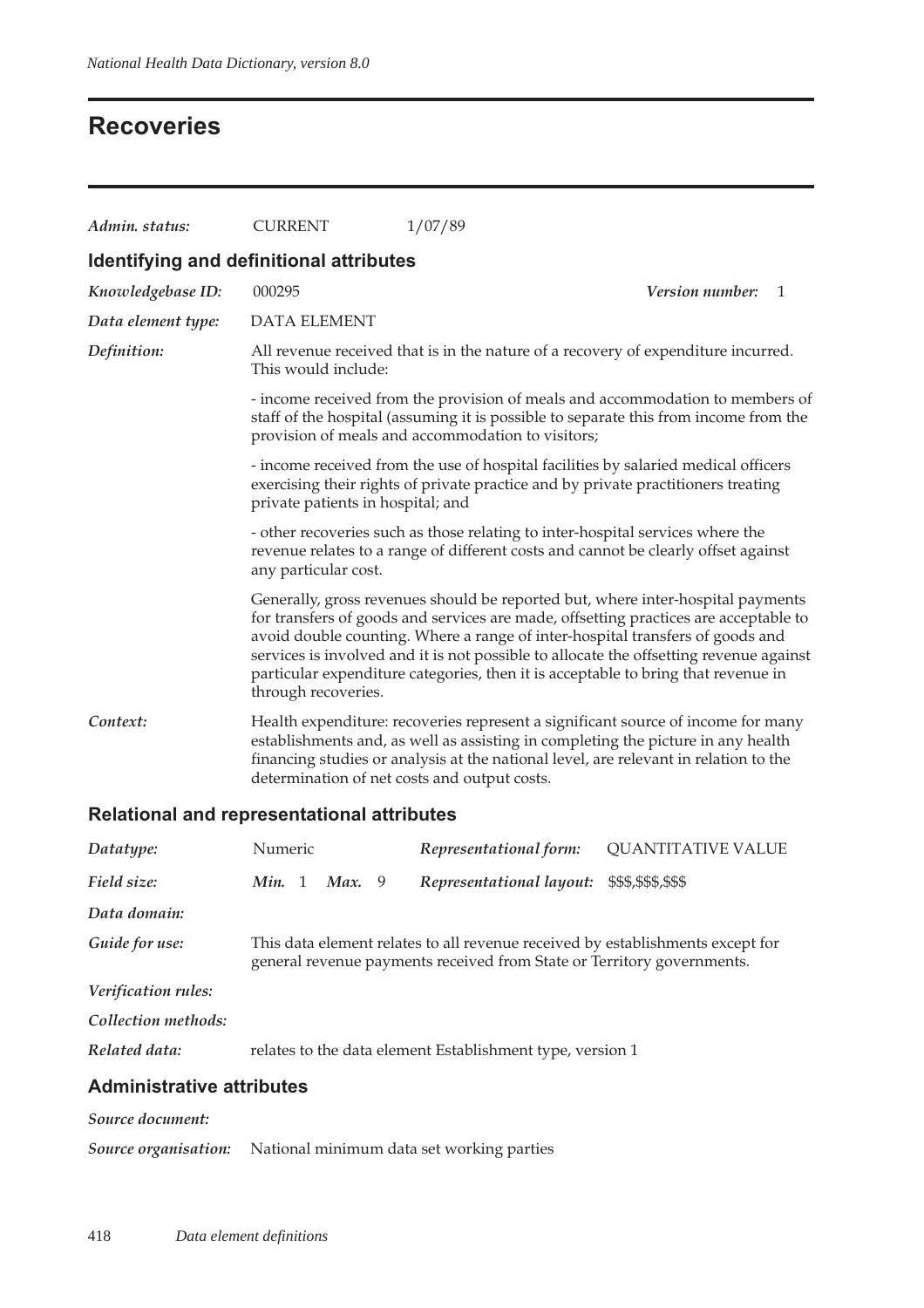#### *National minimum data sets:*

Institutional health care from  $1/07/89$  to

*Comments:* The Resources Working Party had considered splitting recoveries into staff meals and accommodation, and use of hospital facilities (private practice) and other recoveries.

> Some States had felt that use of facilities was too sensitive as a separate identifiable item in a national minimum data set. Additionally, it was considered that total recoveries was an adequate category for health financing analysis purposes at the national level.